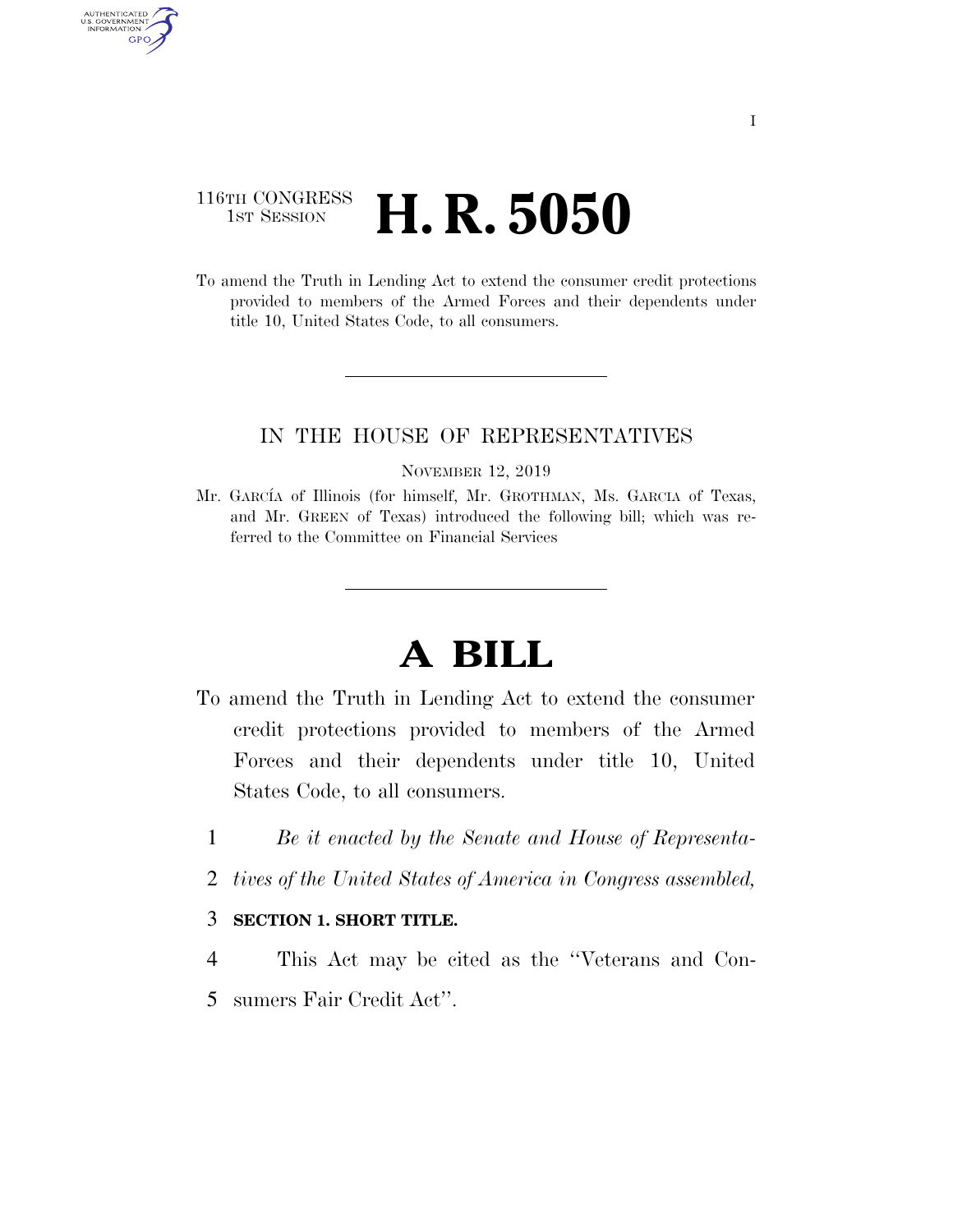**SEC. 2. LIMITATIONS ON CONSUMER CREDIT AND MAX-**

# •**HR 5050 IH IMUM RATES OF INTEREST.**  (a) IN GENERAL.—Chapter 2 of the Truth in Lend- ing Act (15 U.S.C. 1631 et seq.) is amended by adding at the end the following: **''§ 140B. Limitations on consumer credit and max- imum rates of interest**  8 "(a) APPLICATION OF THE MILITARY LENDING ACT.— 10  $\frac{10}{10}$  In GENERAL.—Except as provided in para- graph (2), section 987(b) of title 10, United States Code (commonly referred to as the 'Military Lending Act'), shall apply to a creditor who extends con- sumer credit to a consumer to the same extent as such section applies to a creditor who extends con- sumer credit to a covered member or a dependent with respect to a covered member (as those terms are defined in such section 987). ''(2) EXCEPTIONS.—Paragraph (1) shall not apply to— 21  $\langle (A)$  a residential mortgage; 22  $\text{``(B) a loan procedure}$  in the course of pur- chasing a car or other personal property, when that loan is offered for the express purpose of financing the purchase and is secured by the car or personal property procured; or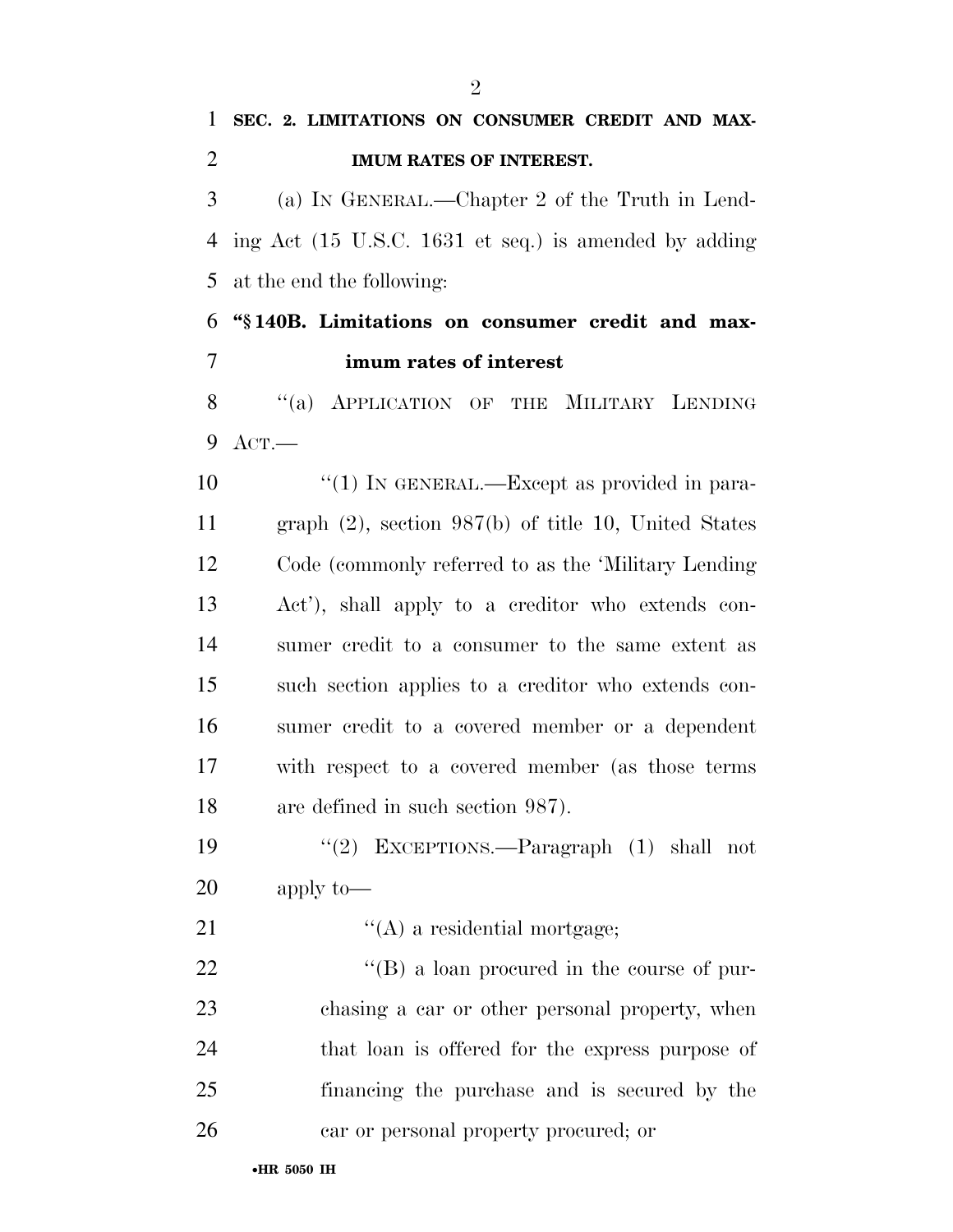| $\mathbf{1}$   | " $(C)$ a loan made by a Federal credit                          |
|----------------|------------------------------------------------------------------|
| $\overline{2}$ | union, as that term is defined in section 101 of                 |
| 3              | the Federal Credit Union Act (12 U.S.C.                          |
| $\overline{4}$ | 1752), subject to the usury limit provided under                 |
| 5              | section $107(5)(A)$ of the Federal Credit Union                  |
| 6              | Act $(12 \text{ U.S.C. } 1757(5)(\text{A}))$ , as implemented by |
| $\overline{7}$ | National Credit Union Administration<br>the                      |
| 8              | Board.                                                           |
| 9              | "(b) NO EXEMPTIONS PERMITTED.—The exemption                      |
| 10             | authority of the Bureau under section 105(f) shall not           |
| 11             | apply with respect to this section.                              |
| 12             | "(c) CALCULATION OF THE ANNUAL PERCENTAGE                        |
| 13             | RATE FOR OPEN-END CREDIT.                                        |
| 14             | "(1) IN GENERAL.—For purposes of this sec-                       |
| 15             | tion, the annual percentage rate applicable to an                |
| 16             | open end credit plan shall be calculated under sec-              |
| 17             | tion $107(a)(2)$ , subject to adjustments to the                 |
| 18             | amount considered a finance charge, as provided in               |
| 19             | the rules issued by the Secretary of Defense on July             |
| <b>20</b>      | $22, 2015,$ to carry out section 987 of title 10,                |
| 21             | United States Code.                                              |
| <u>22</u>      | "(2) EXCEPTION TO FINANCE CHARGE CAL-                            |
| 23             | CULATION.-                                                       |
| 24             | "(A) IN GENERAL.—Notwithstanding para-                           |
| 25             | $graph$ (1), for consumer credit extended in a                   |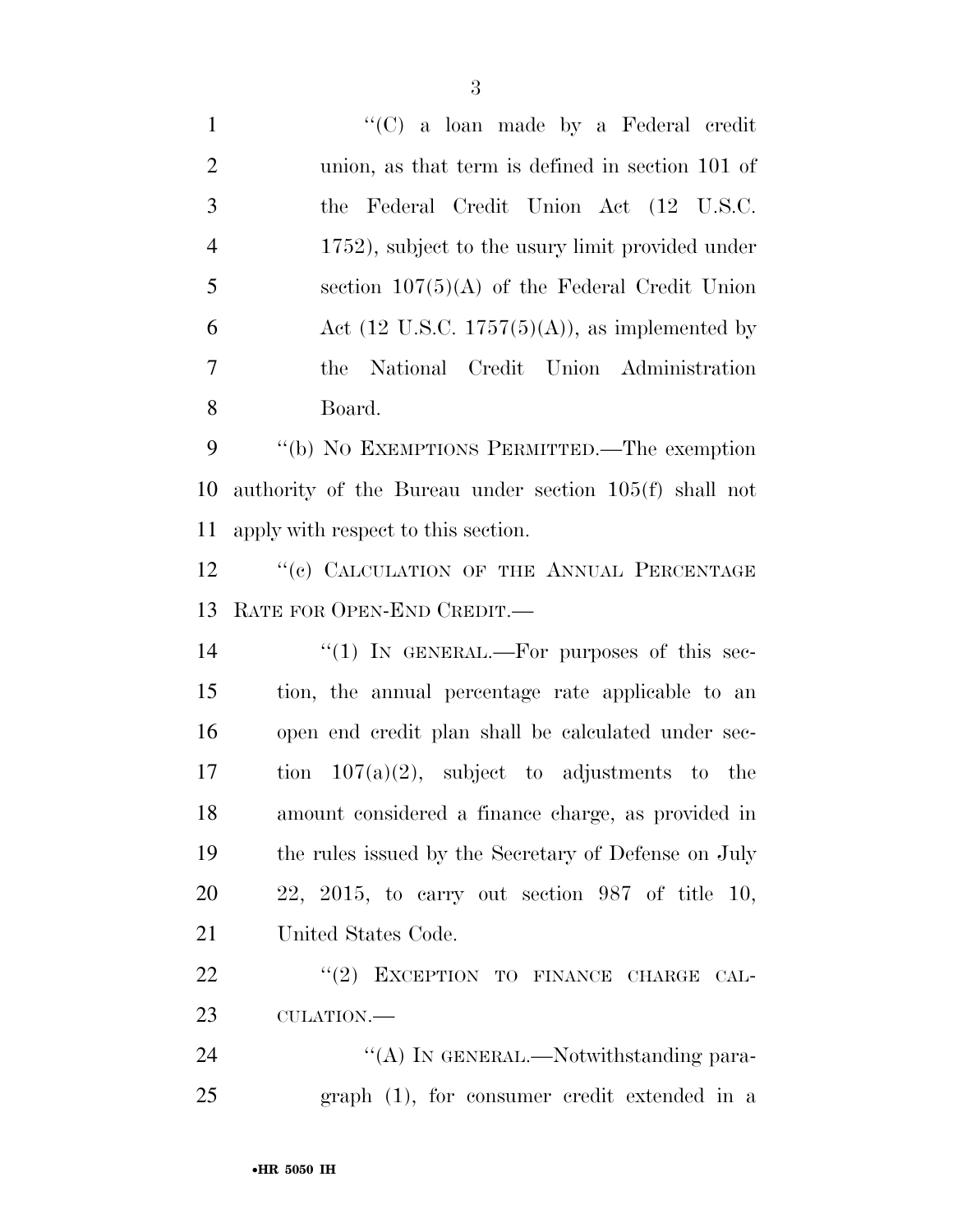| $\mathbf{1}$   | credit card account under an open end (not                  |
|----------------|-------------------------------------------------------------|
| $\overline{2}$ | home-secured) consumer credit plan, a bona                  |
| 3              | fide fee other than a periodic rate is not a                |
| $\overline{4}$ | charge required to be included within the fi-               |
| 5              | nance charge for purposes of this section if the            |
| 6              | fee is assessed in compliance with section                  |
| $\overline{7}$ | $127(n)$ .                                                  |
| 8              | "(B) LIMITATION.—Subparagraph<br>(A)                        |
| 9              | shall not apply to—                                         |
| 10             | "(i) any credit insurance premium or                        |
| 11             | fee, including any charge for single pre-                   |
| 12             | mium credit insurance, any fee for a debt                   |
| 13             | cancellation contract, or any fee for a debt                |
| 14             | suspension agreement; or                                    |
| 15             | "(ii) any fee for a credit-related ancil-                   |
| 16             | lary product sold in connection with the                    |
| 17             | credit card account under an open-end (not                  |
| 18             | home-secured) consumer credit plan.                         |
| 19             | "(d) RELATION TO STATE LAW.—Nothing in this                 |
| 20             | section may be construed to preempt any provision of        |
| 21             | State law that provides greater protection to consumers     |
| 22             | than is provided under this section.                        |
| 23             | "(e) PENALTIES AND REMEDIES.—Section $987(f)$ of            |
| 24             | title 10, United States Code, shall apply to a creditor who |
| 25             | extends consumer credit to a consumer in violation of this  |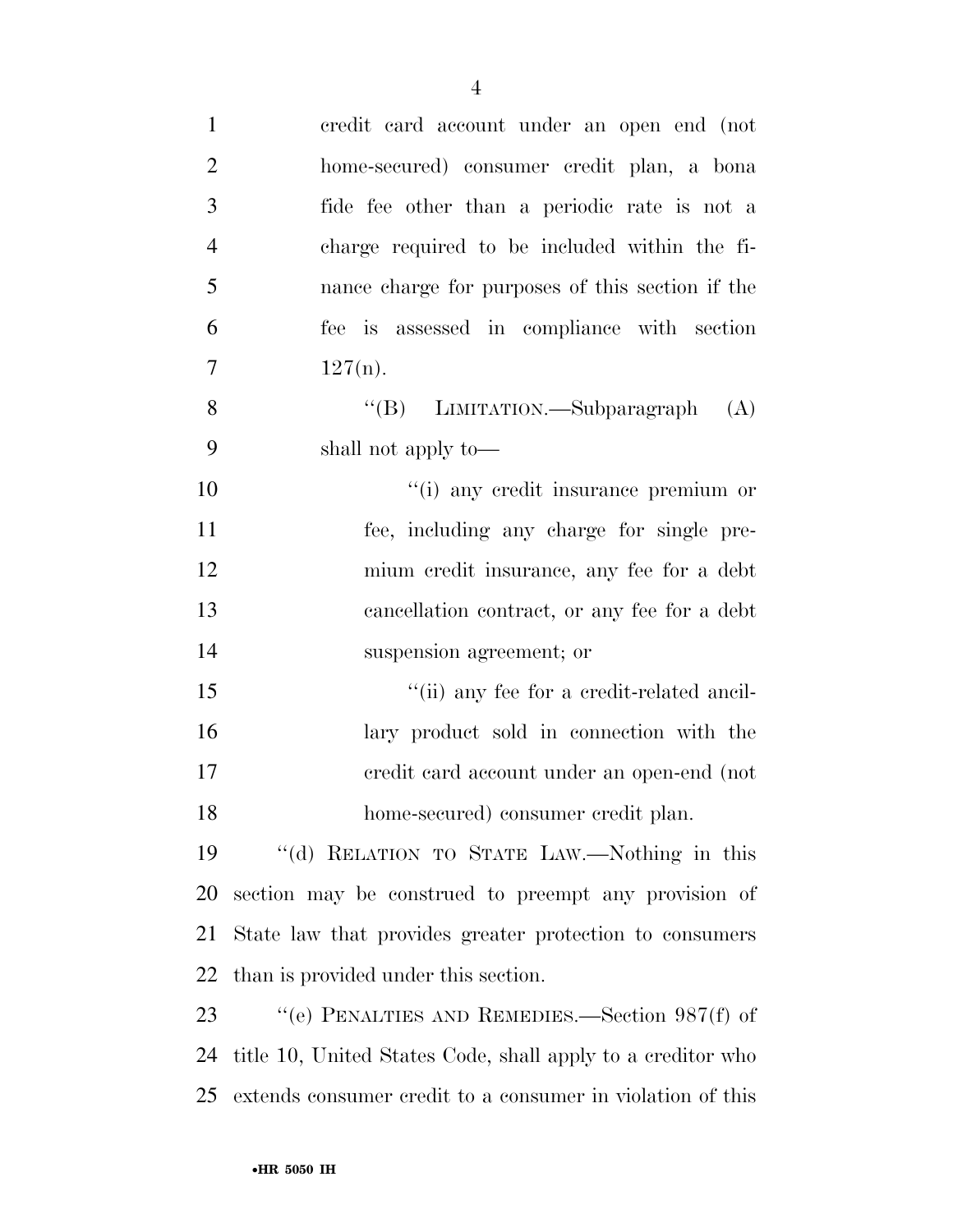section to the same extent as such section 987(f) applies to a creditor who extends consumer credit to a covered member or a dependent with respect to a covered member (as those terms are defined in such section 987). ''(f) PRESERVATION OF STATE ENFORCEMENT.—

 ''(1) STATE ATTORNEYS GENERAL.—Not later than 3 years after the date on which a violation of this section occurs, the attorney general of a State (or an equivalent official) may bring a civil action in the name of that State—

11 ''(A) in any district court of the United States that is located in that State or in a State court that is located in that State and that has jurisdiction over the defendant; and  $"({\rm B})$  to—

16  $\frac{1}{10}$  enforce provisions of this section or rules issued under this section; and 18 ''(ii) secure remedies under provisions of this section or remedies otherwise pro-20 vided under other law.

21 "(2) STATE REGULATORS.—Not later than 3 years after the date on which a violation of this sec- tion occurs, a State regulator may bring a civil ac-tion or initiate another appropriate proceeding to—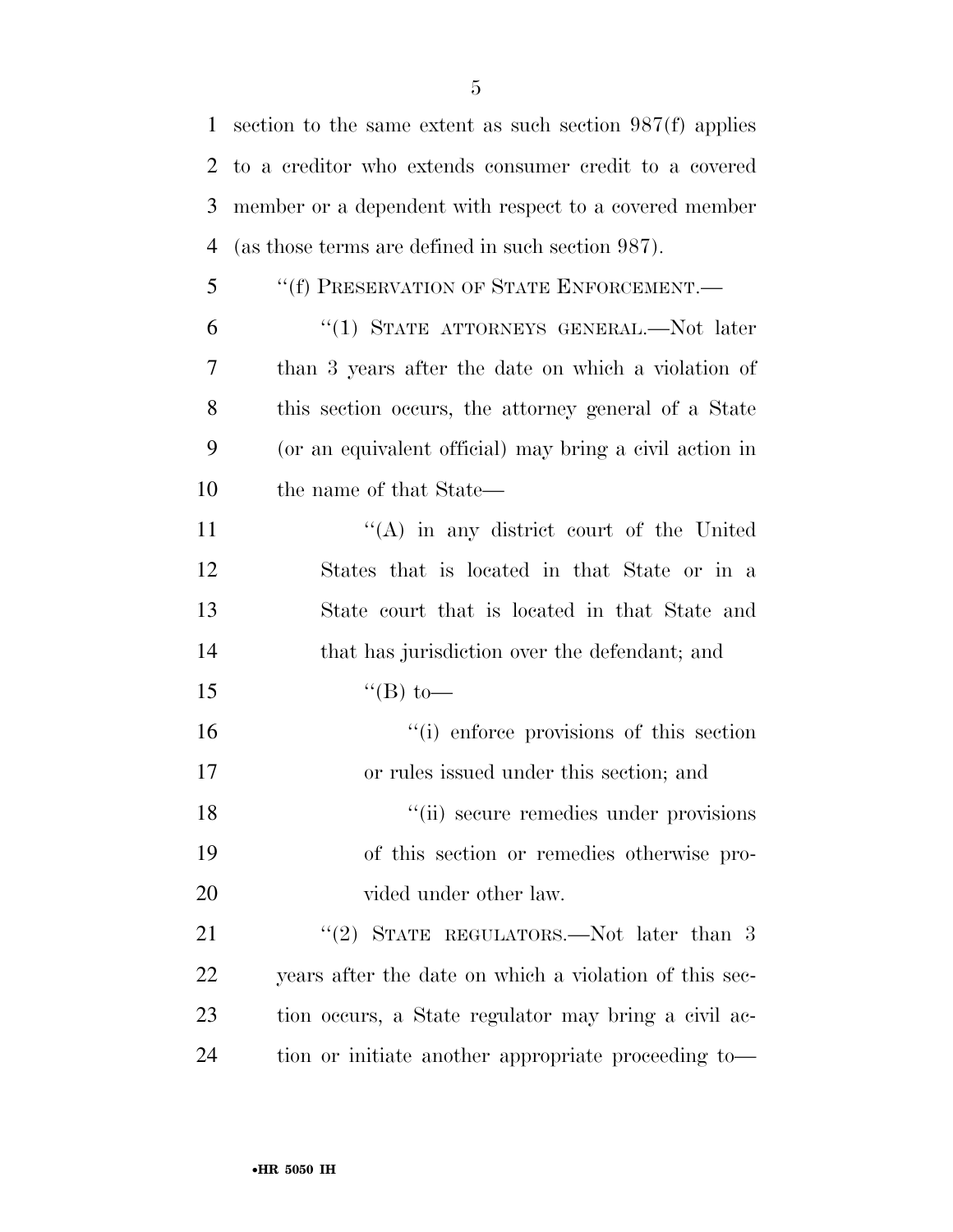| $\mathbf{1}$   | $\lq\lq$ enforce the provisions of this section         |
|----------------|---------------------------------------------------------|
| $\overline{2}$ | or regulations issued under this section with re-       |
| 3              | spect to any entity that is, or is required to be,      |
| $\overline{4}$ | State-chartered, incorporated, licensed, or oth-        |
| 5              | erwise authorized to do business under State            |
| 6              | law; and                                                |
| $\overline{7}$ | "(B) secure remedies under provisions of                |
| 8              | section or remedies otherwise provided<br>this          |
| 9              | under other provisions of law with respect to an        |
| 10             | entity described in subparagraph (A).                   |
| 11             | "(3) NOTICE REQUIREMENT; ADDITIONAL REG-                |
| 12             | ULATIONS.—Subsections (b), (c), and (d) of section      |
| 13             | 1042 of the Consumer Financial Protection Act of        |
| 14             | $2010$ (12 U.S.C. 5552), shall apply to a civil action  |
| 15             | or other appropriate proceeding brought or initiated    |
| 16             | under paragraph $(1)$ or $(2)$ to the same extent as    |
| 17             | those subsections apply to actions and other admin-     |
| 18             | istrative and regulatory proceedings described in       |
| 19             | subsection (a) of such section $1042$ .                 |
| 20             | "(g) REGULATIONS.—                                      |
| 21             | $\lq(1)$ In GENERAL.—Notwithstanding section            |
| 22             | $1027(o)$ of the Consumer Financial Protection Act      |
| 23             | of $2010$ (12 U.S.C. $5517(0)$ ), not later than 1 year |
| 24             | after the date of enactment of this section, the Bu-    |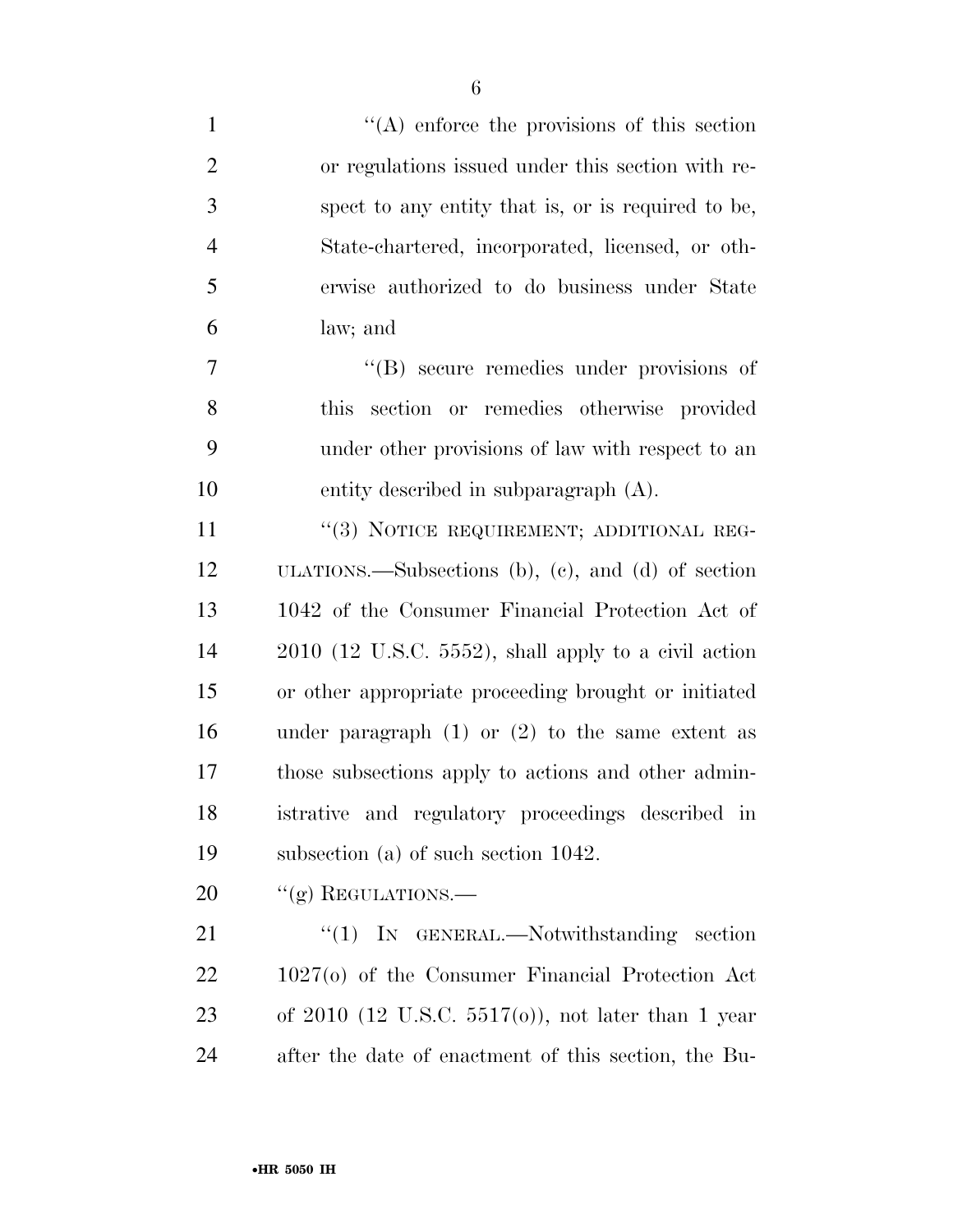| $\mathbf{1}$   | reau, in consultation with the Secretary of Defense, |
|----------------|------------------------------------------------------|
| $\overline{2}$ | shall—                                               |
| 3              | "(A) issue rules carrying out this section;          |
| $\overline{4}$ | and                                                  |
| 5              | "(B) notify Congress and the public, in-             |
| 6              | cluding on the website of the Bureau, regarding      |
| 7              | the issuance of the rules required under sub-        |
| 8              | paragraph $(A)$ .                                    |
| 9              | " $(2)$ CONSISTENCY.—The rules issued by the         |
| 10             | Bureau under paragraph $(1)$ —                       |
| 11             | $\lq\lq$ shall be consistent with rules issued       |
| 12             | by the Secretary of Defense to carry out section     |
| 13             | 987 of title 10, United States Code; and             |
| 14             | $\lq\lq (B)$ may not provide lesser protection to    |
| 15             | consumers than the protection afforded covered       |
| 16             | members, as that term is defined in section 987      |
| 17             | of title 10, United States Code, in applicable       |
| 18             | provisions in the rules issued by the Secretary      |
| 19             | of Defense on July 22, 2015, to carry out such       |
| 20             | section 987.".                                       |
| 21             | (b) CLERICAL AMENDMENT.—The table of contents        |
| 22             | for chapter 2 of the Truth in Lending Act is amended |
| 23             | by adding at the end the following:                  |

''140B. Limitations on consumer credit and maximum rates of interest.''.